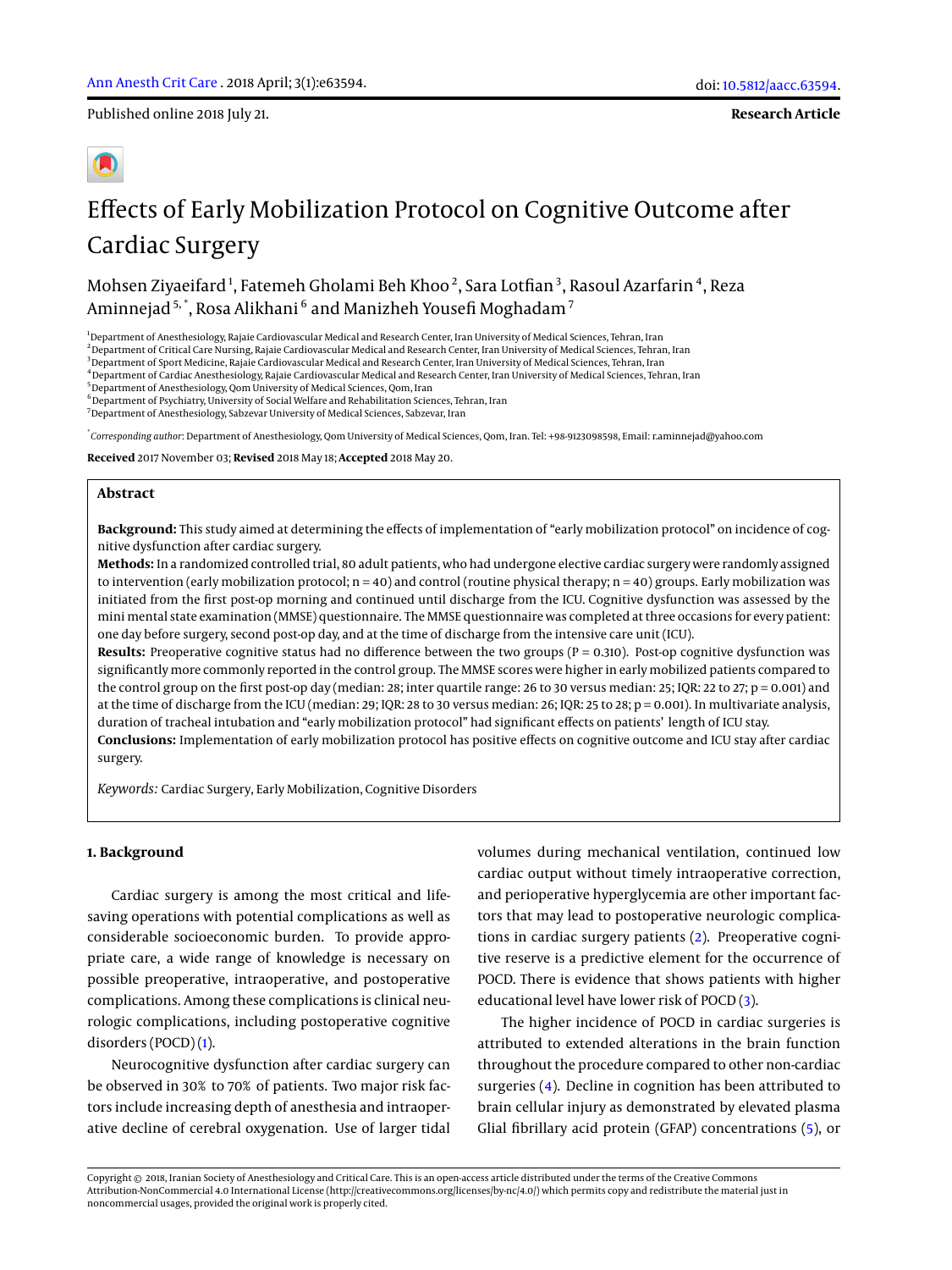particularly interleukin-6, and S-100 $\beta$  [\(6\)](#page-7-5).

There is no single definitive treatment for POCD other than preventive measures; a multimodal approach is suggested, in which a major aspect is timely rehabilitation and early discharge of the patients [\(7\)](#page-7-6). Early mobilization after surgical procedures has prominent benefits, among which are reduced length of hospital stay and morbidity rates  $(8)$ . Early mobilization in critically ill patients can lead to less cognitive disorders, including delirium [\(9\)](#page-7-8). In this study, the researchers aimed at evaluating the beneficial effects of early ambulation on occurrence of postoperative cognitive disorders, in cardiac surgery patients, for the first time in Iran.

#### **2. Methods**

#### *2.1. Ethical Considerations*

The study was reviewed and approved by the institutional review boards and the hospital ethics committee (RHC.AC.IR.REC.1396.46). All procedures and actions were performed in accordance with the ethical standards laid down in an appropriate version of the 2000 declaration of Helsinki (http://www.wma.net/e/policy/b3.htm). Thorough and detailed information on the study protocol were provided in both oral and written forms to all patients. All participants provided an informed written consent prior to participation, according to the Hospital Ethics Committee.

## *2.2. Study Design and Participants*

In a randomized clinical trial, all adult patients, who had undergone cardiac surgery in an academic hospital located in a major referral center were recruited from March to September 2016. Cognitive assessment (validated Farsi version of the mini-mental state examination or MMSE) was performed in three sessions for all those, who met the inclusion criteria. Patients were randomly allocated to the intervention and control group without being aware of their group of assignment after surgery. This study included patients if they were between the ages of 20 to 70, had the ability to read and write, did not have emergent need for open heart surgery, and were cooperative (RASS between -2 and 2). Exclusion criteria were as follows: Inability to communicate, preexisting cognitive or psychological disorders, cardiac arrest during or after surgery, neurologic disturbances, and presence of severe visual/auditory dysfunction, or any contra-indications for early mobilization (including respiratory incompetence; need for FiO2 values more than 0.85 and PEEP equal to 15 cmH2o or more), acute myocardial ischemia, uncontrolled dysrhythmia, unstable blood pressure despite use of vasopressors, and presence of an open sternum. The early mobilization protocol (EMP) was initiated on the second post-op day by a research physician and a physiotherapist based on the clinical assessment, and was continued until discharge from the ICU. For controls, physiotherapy was performed only at bedside by means of vibration over chest, incentive spirometry, and encouraging the patient to cough; patients were not mobilized at all during their ICU stay.

### *2.3. Early Mobilization Protocol (EMP)*

In the current study, patient assessment and implementation of the EMP were started on the second day after open heart surgery, although similar studies have initiated EMP as early as eight hours after ICU admission [\(10\)](#page-7-9). For any patient, who met the inclusion criteria, sedation status [\(Figure 1\)](#page-2-0) was evaluated by Richmond agitation-sedation scale (RASS). Details of different activity levels based on EMP protocol are as follows.

## *2.3.1. Level 1 Activity*

At this level, the patient is totally dependent on assistance. Hence, inactive movements in the patient's range of motion (ROM) are applied twice daily ten times in each cycle, as well as head elevation over the bed ( $\geq 30^{\circ}$ ) for 15 minutes and change of position for every two hours. In a patient with RASS between -2 and +2, who tolerates level 1 activity, level 2 could be started.

## *2.3.2. Level 2 Activity*

At this level, the patient still needs help. Active movements in patient's ROM (twice daily, ten times in each cycle), head elevation over the bed ( $\geq 45^{\circ}$ ) for 15 minutes, and maintaining the sitting position for 15 minutes on the bed are parts of this level of activity. If the patient tolerates level 2 activity, then the next level (level 3) could be started.

#### *2.3.3. Level 3 Activity*

At this level, the patient needs low to moderate level of assistance. Active movements in patient's ROM (twice daily; ten times in each cycle), head elevation over the bed  $($   $\geq$  45 $^{\circ}$ ) for 15 minutes, maintaining the sitting position for 15 minutes on the bed, and sitting at the edge of the bed hanging feet with the aid of a nurse for 15 minutes are parts of this level of activity. If the patient tolerates level 3 activity, then level 4 could be applied.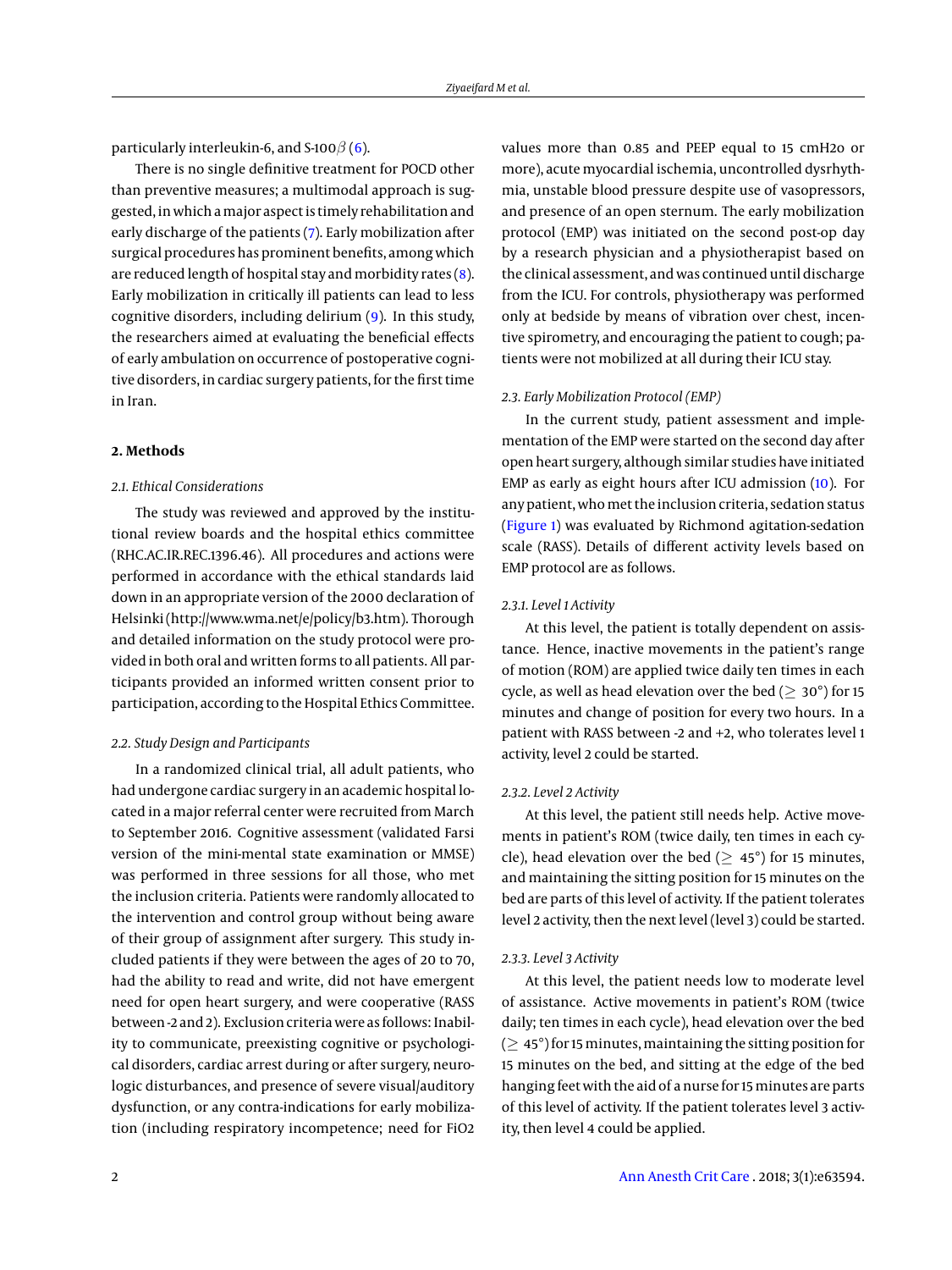<span id="page-2-0"></span>

**Figure 1.** Comparing the status of cognitive impairment at three stages of measurement based on group of assignment (intervention vs. control)

*2.3.4. Level 4 Activity*

At this level, the patient requires minimal assistance and nurse supervision would suffice for activities. Active movements in patient's ROM (twice daily; ten times in each cycle), head elevation over the bed ( $\geq 45^{\circ}$ ) for 15 minutes, maintaining the sitting position for 15 minutes on the bed, sitting at the edge of the bed and hanging feet with the aid of a nurse for 15 minutes, patient transport to the chair next to the bed by a nurse and restricted bedside walking or walking around the ward for stable patients, are parts of this level of activity.

# *2.4. Control Group*

No experimental protocol was implemented for the control group, except for routine physiotherapy by a nurse physiotherapist.

## *2.5. Cognitive Assessment*

The MMSE questionnaire was completed three times for patients in the intervention and control groups; a day before surgery, on the second postoperative day, and at the time of discharge from the ICU in both groups.

# *2.6. Data Analysis*

Acquired data were entered in the statistical package for social sciences (IBM Inc. Version 16.0). For inferential statistics, Kolmogorov– Smirnov test was used to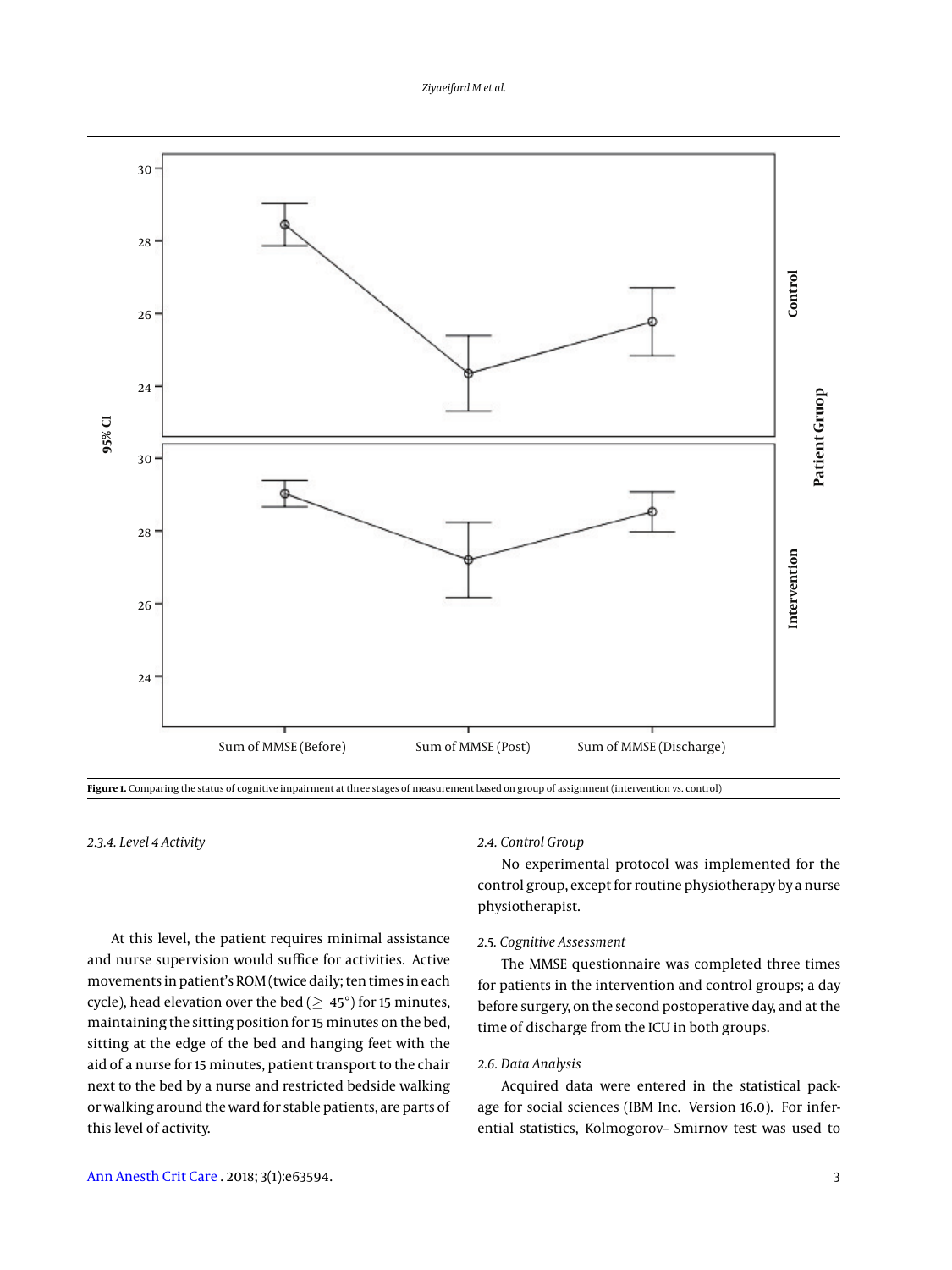determine the normality of variables. According to the type of variable, suitable tests were defined. In inferential statistics, significance of relationship between demographic variables were studied in the intervention and control groups. Mann-Whitney U test was utilized to compare MMSE scores between the two groups. Friedman test was used to analyze the relationship between demographic variables and cognitive disorder at the time of discharge from the hospital. Multivariate analysis was implemented to check for confounding factors, such as type of surgery, duration of surgery, duration of cardiopulmonary pump, and cardiac ejection fraction. P values less than 0.05 were considered statistically significant.

### **3. Results**

In total, 80 patients were recruited. All patients, who were candidates for cardiac surgery from March to September 2016 were assessed based on the inclusion criteria before and after surgery. For patients, who consented to participate, the MMSE questionnaires were completed.

## *3.1. Demographic and Clinical Characteristics*

Mean age of the participants was 54.39 (SD or standard deviation: 14.60) and their mean body weight was 73.90 Kg (SD: 13.70). Sixty-five were males and 45% had elementary school education. Coronary heart disease was the underlying cause of surgery in 61.3% (valvular heart disease: 33.8%; congenital heart disease: 5%). In their medical history, 67.5% had diabetes, 47.3% had hypertension, and 17.5% had history of substance abuse. More than 55% had history of other surgeries and 38.8% had received inotropes after surgery. Other important laboratory and clinical variables for the participants are shown in [Table 1.](#page-4-0)

Chi-square and Mann-Whitney U tests were performed to check for comparability of the patients in intervention and control groups at baseline. The two groups were comparable with regards to their age, gender, level of education, body weight, body temperature, hematocrit, history of hypertension, diabetes and substance abuse, history of past surgery, and underlying heart disease ( $P > 0.05$ ). However, participants had significant differences in their history of post-op inotrope administration  $(P = 0.001)$  and left ventricular ejection fraction ( $P = 0.013$ ).

## *3.2. The MMSE Scores*

The mean score for all participants was reported as 28.74 at baseline (SD: 1.54; SE: 0.172) with no significant difference between intervention and control groups ( $P =$ 0.318). Patients had significantly higher scores on the second post-op day, and at the time of discharge from the ICU in the intervention group ( $P < 0.001$ ). Presence and severity of cognitive impairment in the two groups are shown in [Table 2](#page-4-1) at three stages of measurement [\(Table 2\)](#page-4-1). This research performed further analysis to compare the findings along with demographic, laboratory, and clinical characteristics of patients after discharge from the ICU [\(Table 3\)](#page-5-0).

[Figure 1](#page-2-0) indicates changes in mean MMSE scores in both intervention and control groups. As shown, there was no significant relationship between preoperative cognitive impairment and assignment to the intervention or control group ( $P > 0.05$ ). However, there was a significant relationship between cognitive impairment on the second post-op day and at the time of discharge from the ICU, and group of assignment ( $P < 0.05$ ).

The components of the MMSE questionnaire were also measured at baseline, on the second post-op day, and at the time of discharge from the ICU in the intervention and control groups by Mann-Whitney U test. On the second post-op day, awareness of time, awareness of place, attention and calculation, recent memory, and lingual function scores were significantly higher in the intervention group  $(P < 0.05)$ . Registration was also significantly better in the intervention group at the time of discharge from the ICU  $(P = 0.041)$ .

## *3.3. Other Comparisons*

Duration of intubation and ICU stay were both significantly higher in the control group (P = 0.017;  $P \le 0.001$ ). Thirty-four patients (85%) in the intervention group did not experience any cognitive impairment and only 15% (6 patients) had mild cognitive impairment at the time of discharge. Prevalence of moderate, mild, and no cognitive impairment was reported to be 5% (two patients), 50% (20 patients), and 45% (18 patients), respectively. With the use of linear regression test, it appeared that left ventricular ejection fraction and inotropic agent administration had no beneficial effects on duration of ICU stay. However, decreased period of intubation and implementation of EMP could lead to diminished ICU stay [\(Table 4\)](#page-6-0).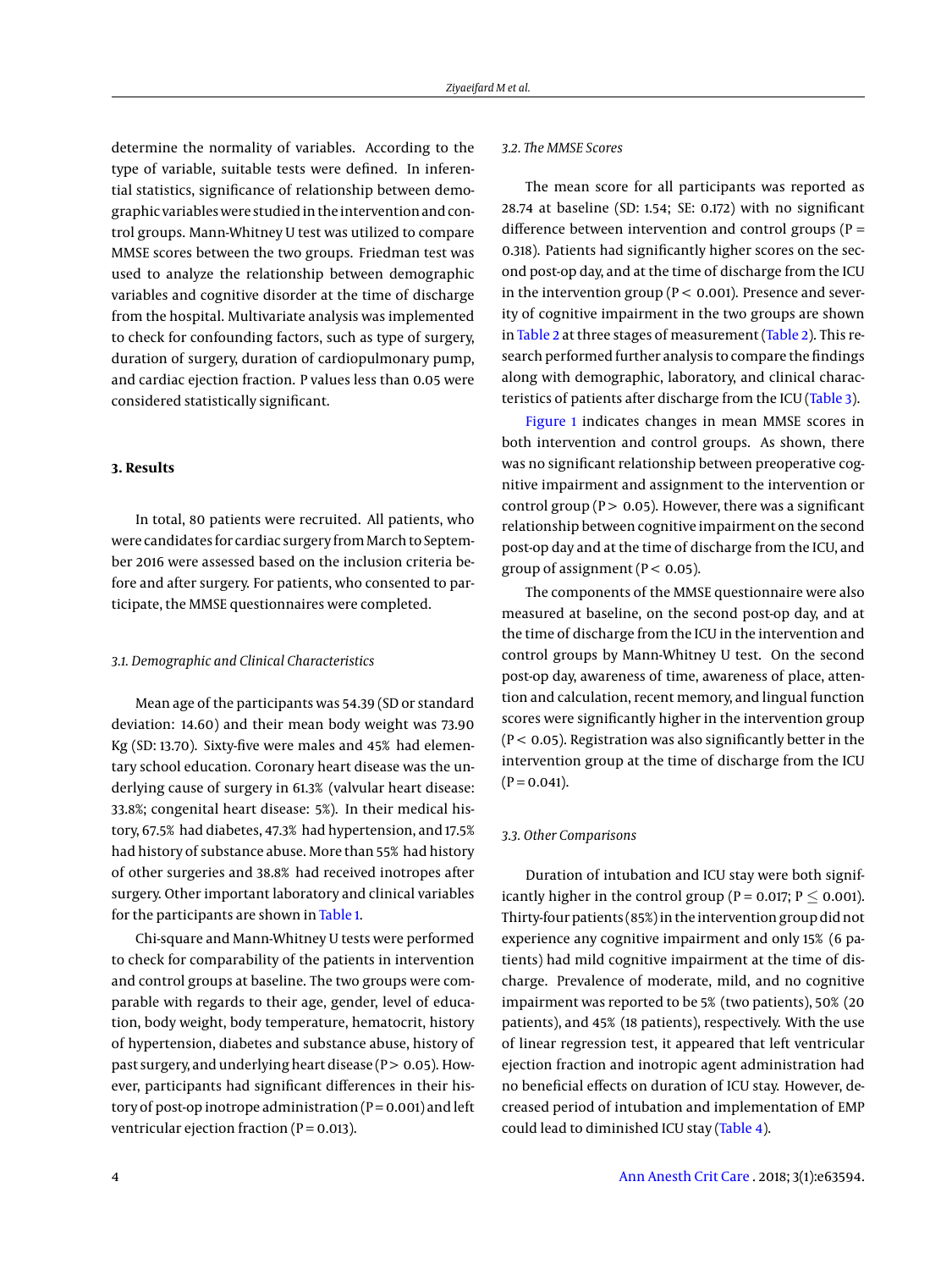| Table I. Milbortant Laboratory and Chincal Characteristics or Farticipants at Basenne, During and Alter Cardiac Surgery |           |                     |         |         |         |                       |                           |
|-------------------------------------------------------------------------------------------------------------------------|-----------|---------------------|---------|---------|---------|-----------------------|---------------------------|
| <b>Variables</b>                                                                                                        | Frequency | <b>Change Range</b> | Minimum | Maximum | Average | <b>Standard Error</b> | <b>Standard Deviation</b> |
| <b>Blood pressure (systolic)</b>                                                                                        | 80        | 62                  | 90      | 152     | 121.34  | 1.84                  | 16.46                     |
| Blood pressure (diastolic)                                                                                              | 80        | 32                  | 57      | 89      | 72.43   | 0.74                  | 6.65                      |
| Cardiopulmonary bypass time (min)                                                                                       | 80        | 187                 | 38      | 225     | 86.65   | 4.10                  | 36.69                     |
| Aortic cross-clamping time (min)                                                                                        | 80        | 140                 | 20      | 160     | 51.70   | 3.240                 | 28.98                     |
| Body temperature (°C)                                                                                                   | 80        | 9                   | 27      | 36      | 31.81   | 0.177                 | 1.58                      |
| Hematocrit(%)                                                                                                           | 80        | 27                  | 19      | 46      | 28.71   | 0.542                 | 4.848                     |
| Left ventricular ejection fraction (%)                                                                                  | 80        | 40                  | 20      | 60      | 45      | 0.001                 | 8.949                     |
| Duration of intubation (hours)                                                                                          | 80        | 34                  | 7       | 41      | 15      | 0.6069                | 5.4286                    |
| Length of ICU stay (hours)                                                                                              | 80        | 76                  | 20      | 96      | 48      | 1.3423                | 12.0062                   |

<span id="page-4-0"></span>**Table 1.** Important Laboratory and Clinical Characteristics of Participants at Baseline, During and After Cardiac Surgery

<span id="page-4-1"></span>**Table 2.** Comparing the Presence and Severity of Cognitive Impairment in Intervention and Control Groups at Three Stages of Measurement

| Variables                                              | Control Group (n=40) | Intervention Group (n=40) | <b>Test</b> | Significance $(P-Value)^a$ |
|--------------------------------------------------------|----------------------|---------------------------|-------------|----------------------------|
| Preoperative cognitive impairment                      |                      |                           | Friedman    | 0.139                      |
| None                                                   | 34 (85%)             | 38 (95%)                  |             |                            |
| Mild                                                   | 6(15%)               | 2(5%)                     |             |                            |
| Moderate                                               | $\sim$               | $\overline{\phantom{a}}$  |             |                            |
| Cognitive impairment on 2 <sup>nd</sup> post-op day    |                      |                           | Friedman    | ${}< 0.001$                |
| None                                                   | 11(28%)              | 28 (70%)                  |             |                            |
| Mild                                                   | 23 (58%)             | 11(28%)                   |             |                            |
| Moderate                                               | 6(15%)               | 1(3%)                     |             |                            |
| Cognitive impairment at the time of discharge from ICU |                      |                           | Friedman    | < 0.001                    |
| None                                                   | 18 (45%)             | 34 (85%)                  |             |                            |
| Mild                                                   | 20 (50%)             | 6(15%)                    |             |                            |
| Moderate                                               | 2(5%)                | 0(0%)                     |             |                            |

a Level of significance < 0.05.

## **4. Discussion**

Post-operative cognitive dysfunction is a known clinical phenomenon after cardiac surgeries, however, there is not enough evidence about the incidence, predisposing factors, and long term prognosis. In the perioperative period, cerebral hypoperfusion, systemic inflammatory responses, use of cardiopulmonary bypass circuit, and hyperthermia are potential perpetuating factors [\(11\)](#page-7-10).

At bedside, POCD can be defined as reduction in any domain of cognition, following surgery, specially thinking and memory, without significant alterations in the level of consciousness (confusion). This disabling complication can occur in up to 70% of patients in the first post-op week, yet the incidence reduces in upcoming days following surgery. The diagnosis of POCD early in the postoperative period is difficult and sometimes challenging. An important practical point is to differentiate POCD from postoperative delirium. Cognitive dysfunction has unwanted impacts on social and personal life of the patient, and may lead to dependence in the long term. Additionally, POCD can increase mortality rates in hospitalized patients [\(11\)](#page-7-10). Hence, understanding potential preventive measures can help patients have a normal life after cardiac surgery.

Early mobilization after cardiac surgery can lead to shorter hospital stay and fewer postoperative complications. There is no significant difference between various methods of mobilization, considering the major aim that is to avoid long-term stay in bed after surgery [\(12\)](#page-7-11). However, "patient safety" is a concern with the most important aspect being the hemodynamic status of the patient. It has been documented that early mobilization in this group of patients wouldn't adversely affect hemodynamic values.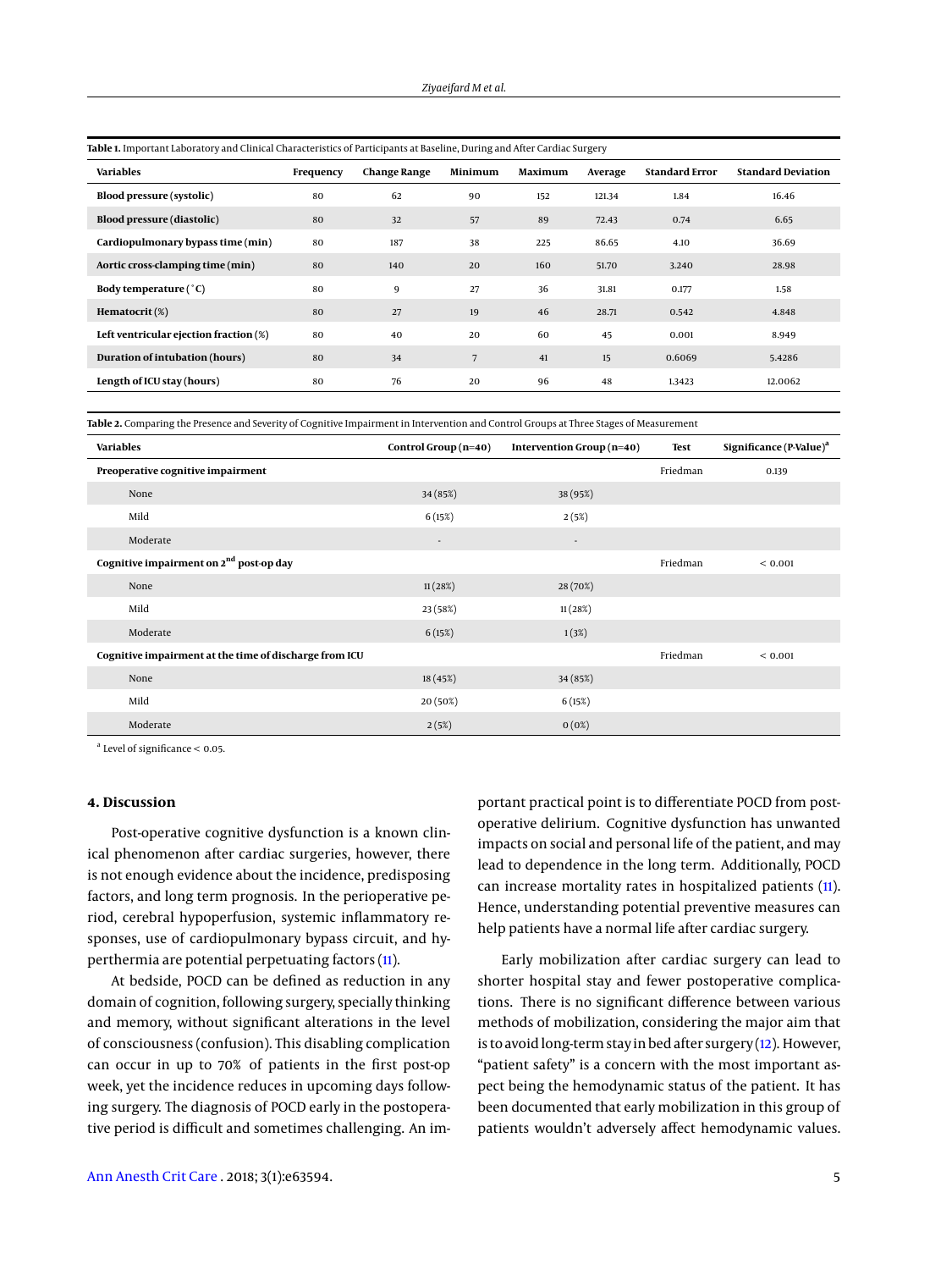<span id="page-5-0"></span>

| Table 3. Comparing the Presence and Severity of Cognitive Impairment along Demographic, Laboratory, and Clinical Characteristics of the Participants after Discharge from |  |
|---------------------------------------------------------------------------------------------------------------------------------------------------------------------------|--|
| the ICU                                                                                                                                                                   |  |

| <b>Variables</b>                                       | <b>No Cognitive</b><br>Disorder | <b>Mild Cognitive</b><br>Disorder | Moderate<br>Cognitive<br>Disorder | Test           | Significance<br>(P-Value) |
|--------------------------------------------------------|---------------------------------|-----------------------------------|-----------------------------------|----------------|---------------------------|
| Age <sup>a</sup> (y)                                   | $58(43-63)$                     | $62(53-70)$                       |                                   | Kruskal-Wallis | $0.117^{\rm b}$           |
| Gender <sup>c</sup>                                    |                                 |                                   |                                   |                |                           |
| Female                                                 | 19 (37)                         | 9(34)                             | 0(0)                              | Chi-square     | 0.568                     |
| Male                                                   | 33(63)                          | 17(66)                            | 2(100)                            | Kruskal-Wallis | 0.689                     |
| Weight <sup>a</sup> ( $kg$ )                           | $71(61-83)$                     | $75(66-85)$                       | ÷,                                | Kruskal-Wallis | 0.165                     |
| Level of education <sup>c</sup>                        |                                 |                                   |                                   | Kruskal-Wallis | 0.001                     |
| Elementary                                             | 16(30.8)                        | 18 (69.2)                         | 2(100)                            |                |                           |
| Secondary                                              | 25(48.1)                        | 5(30.8)                           | 0(0)                              |                |                           |
| Higher                                                 | 11(21.2)                        | 0(0)                              | 0(0)                              |                |                           |
| Types of heart disease <sup>c</sup>                    |                                 |                                   |                                   | Chi-square     | 0.396                     |
| Valvular                                               | 16(31)                          | 11(42)                            | 0(0)                              |                |                           |
| Coronary                                               | 32(62)                          | 15(58)                            | 2(100)                            |                |                           |
| Congenital                                             | 4(8)                            | 0(0)                              | 0(0)                              |                |                           |
| History of diabetes <sup>c</sup>                       | 13(25)                          | 12(46)                            | 1(50)                             | Chi-square     | 0.148                     |
| History of substance use <sup>c</sup>                  | 8(15)                           | 5(19)                             | 1(50)                             | Chi-square     | 0.432                     |
| History of surgery <sup>c</sup>                        | 31(60)                          | 14(54)                            | 0(0)                              | Chi-square     | 0.238                     |
| History of hypertension <sup>c</sup>                   | 25(48)                          | 13(50)                            | 0(0)                              | Chi-square     | 0.390                     |
| Postoperative administration of inotropes <sup>c</sup> | 17(33)                          | 14(54)                            | 0(0)                              | Chi-square     | 0.102                     |
| Cardiopulmonary bypass time $a(m)$                     | 85                              |                                   |                                   |                |                           |
| $(57 - 114)$                                           | 73                              |                                   |                                   |                |                           |
| $(60 - 95)$                                            | ÷,                              | Kruskal-Wallis                    | 0.417                             |                |                           |
| Aortic cross - clamping time <sup>a</sup> (min)        | 45                              |                                   |                                   |                |                           |
| $(30 - 63)$                                            | 35                              |                                   |                                   |                |                           |
| $(31 - 75)$                                            | ÷,                              | Kruskal-Wallis                    | 0.879                             |                |                           |
| Body temperature <sup>a</sup> (°C)                     | 32                              |                                   |                                   |                |                           |
| $(31 - 32)$                                            | 32                              |                                   |                                   |                |                           |
| $(32 - 33)$                                            | ä,                              | Kruskal-Wallis                    | 0.098                             |                |                           |
| Hematocrit <sup>a</sup> $(\%)$                         | 29                              |                                   |                                   |                |                           |
| $(25 - 32)$                                            | 26                              |                                   |                                   |                |                           |
| $(25-29)$                                              | $\overline{\phantom{a}}$        | Kruskal-Wallis                    | 0.175                             |                |                           |
| Duration of intubation <sup>a</sup> (hr)               | 13                              |                                   |                                   |                |                           |
| $(10 - 17)$                                            | 17                              |                                   |                                   |                |                           |
| $(15 - 21)$                                            | 12                              |                                   |                                   |                |                           |
| $(7.5 - 12.5)$                                         | Kruskal-Wallis                  | 0.005                             |                                   |                |                           |

<sup>a</sup> Mean (minimum - maximum).<br><sup>b</sup> Level of significance < 0.05.<br><sup>c</sup> Frequency represented as No. (%).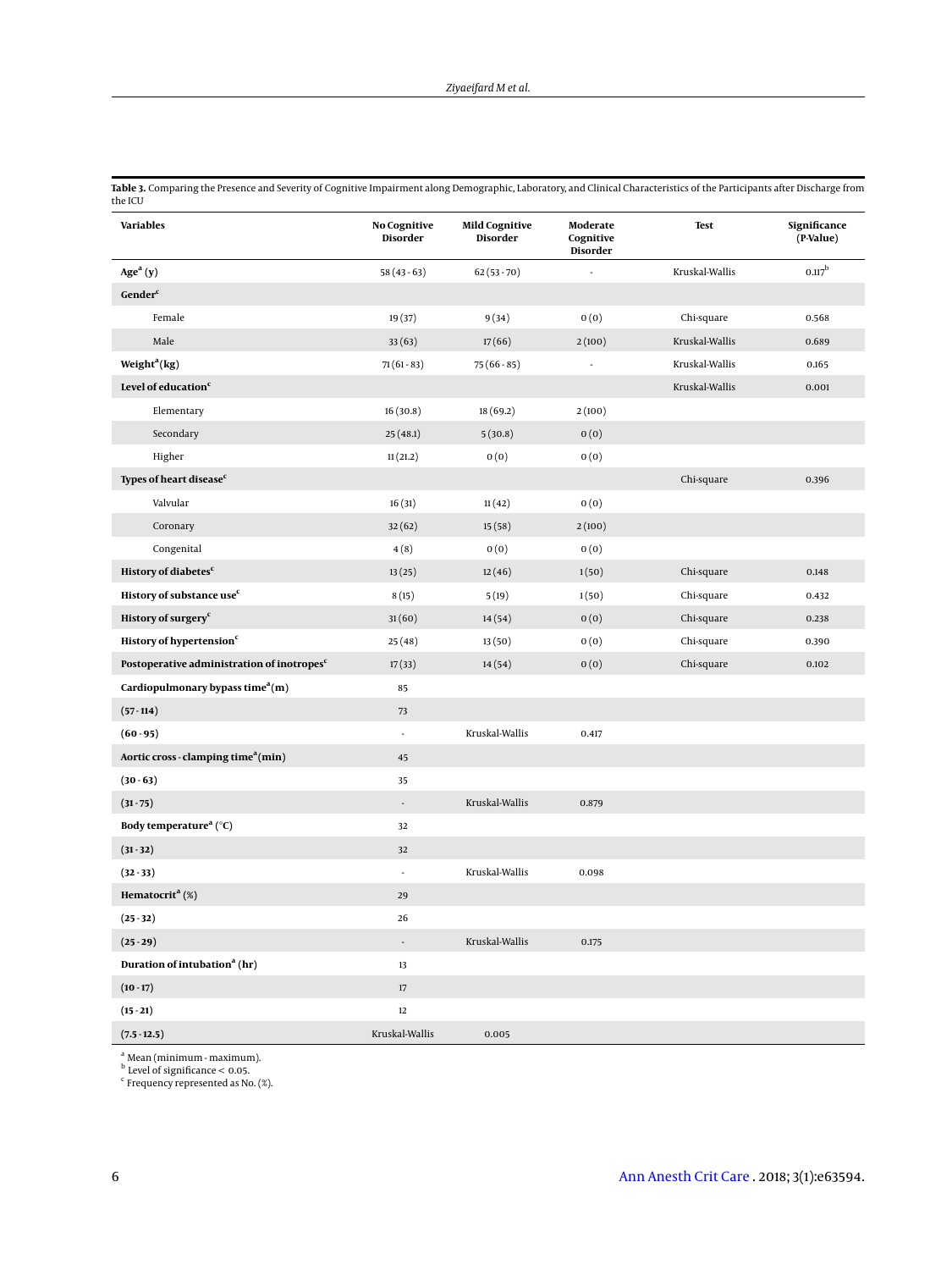<span id="page-6-0"></span>

| Table 4. Clinical Factors That May Have Contributed to Longer ICU Stay |                                    |      |              |         |                    |                    |  |
|------------------------------------------------------------------------|------------------------------------|------|--------------|---------|--------------------|--------------------|--|
| Variable                                                               | <b>Unstandardized Coefficients</b> |      | Standardized | P-Value | <b>Lower Limit</b> | <b>Upper Limit</b> |  |
|                                                                        | <b>Standard Error</b>              | Beta | Coefficients |         |                    |                    |  |
| Left ventricular ejection<br>fraction $(\%)$                           | 80                                 | 0.14 | 0.09         | 0.3     | $-0.16$            | 0.4                |  |
| Duration of intubation (hours)                                         | 80                                 | 0.2  | 0.23         | 0.02    | 0.05               | 0.9                |  |
| Postoperative administration of<br>inotropes                           | 80                                 | 2.7  | 0.17         | 0.12    | $-1.1$             | 9.6                |  |
| <b>Implementation of early</b><br>mobilization protocol                | 80                                 | 2.7  | $-0.26$      | 0.02    | $-11.8$            | $-0.9$             |  |

Additionally, mobilization of a patient in an intensive care setting can minimize probable hazards by routine monitoring that is commonly available  $(13, 14)$  $(13, 14)$  $(13, 14)$ .

Coexisting diseases in cardiac surgery patients is another concern. Diseases, such as diabetes mellitus or hypertension can influence the cognitive ability of a patient. In diabetic patients (for example) reduced gray matter in the cortico-striato-limbic networks can affect cognition [\(15\)](#page-7-14). Hypertension can lead to reduced cognitive function by stiffening of arteries and compromising blood flow. Therefore, use of antihypertensive medications, such as calcium channel blockers and angiotensin receptor blockers, are associated with a decreased risk of cognitive impairment in hypertensive patients [\(16,](#page-7-15) [17\)](#page-7-16).

Type of cardiac procedure is another contributing factor. For example, in young patients, who are going to have a cardiac valve repair or replacement, exposure of cardiac chambers to the room air can predispose patients to air emboli that can be a risk factor for post-op cognitive impairment [\(18\)](#page-7-17).

The current findings showed that early ambulation can lead to decreased need for post-op inotropic agents. Duration of intubation and length of ICU stay were also significantly reduced by implementation of EMP. Freeman et al. showed that fast-track cardiac care is a proven method for reducing time to extubation and ICU length of stay, however, this method wouldn't lead to shorter hospital stay [\(19\)](#page-7-18). Early extubation per se can also lead to better mental outcome in cardiac surgery patients [\(20\)](#page-7-19). Therefore, shortening of intubation time after cardiac surgery could be an independent mechanism for less post-op cognitive impairment; as it is true for shorter duration of ICU stay.

Hughes et al. showed that baseline educational level was an important contributing factor in developing cognitive impairment after non-cardiac surgeries [\(21\)](#page-7-20). Similarly, the current findings indicated that cognitive impairment was more common in less educated patients. Comparison of the components of the MMSE questionnaire between the two groups showed that implementation of EMP could lead to better mental outcome in cardiac surgery patients. This study showed that implementation of EMP in cardiac surgery patients can lead to decreased cognitive impairment one day following surgery and after discharge from the ICU. Seventy-three percent of patients in the control group had mild to moderate cognitive dysfunction a day after surgery; this was reduced to 55% after discharge from the ICU. In the intervention group, these figures were 31% and 15%, respectively.

## *4.1. Limitations*

The sensitivity of the MMSE questionnaire is low in detection of cases of mild dementia and leads to false negative diagnoses in people with higher education. In addition, low literacy may result in false positive findings. However, the benefits outright the limitations and the current researchers decided to utilize MMSE as their main study tool to assess cognition.

#### *4.2. Conclusion*

In conclusion, EMP can be part of enhanced recovery after surgery (ERAS) protocols that are useful in a variety of surgical procedures. Application of ERAS protocols in cardiac surgery patients has beneficial effects on patients' outcome, especially in their cognitive function. The current researchers propose that EMP can be a practical and effective protocol for all centers that comply with ERAS [\(22\)](#page-7-21). Progressive early mobility for patients on mechanical circulatory support (MCS) devices is known as the right thing to do [\(23\)](#page-7-22). Thus, EMP could be implemented for patients with mechanical circulatory support devices as well.